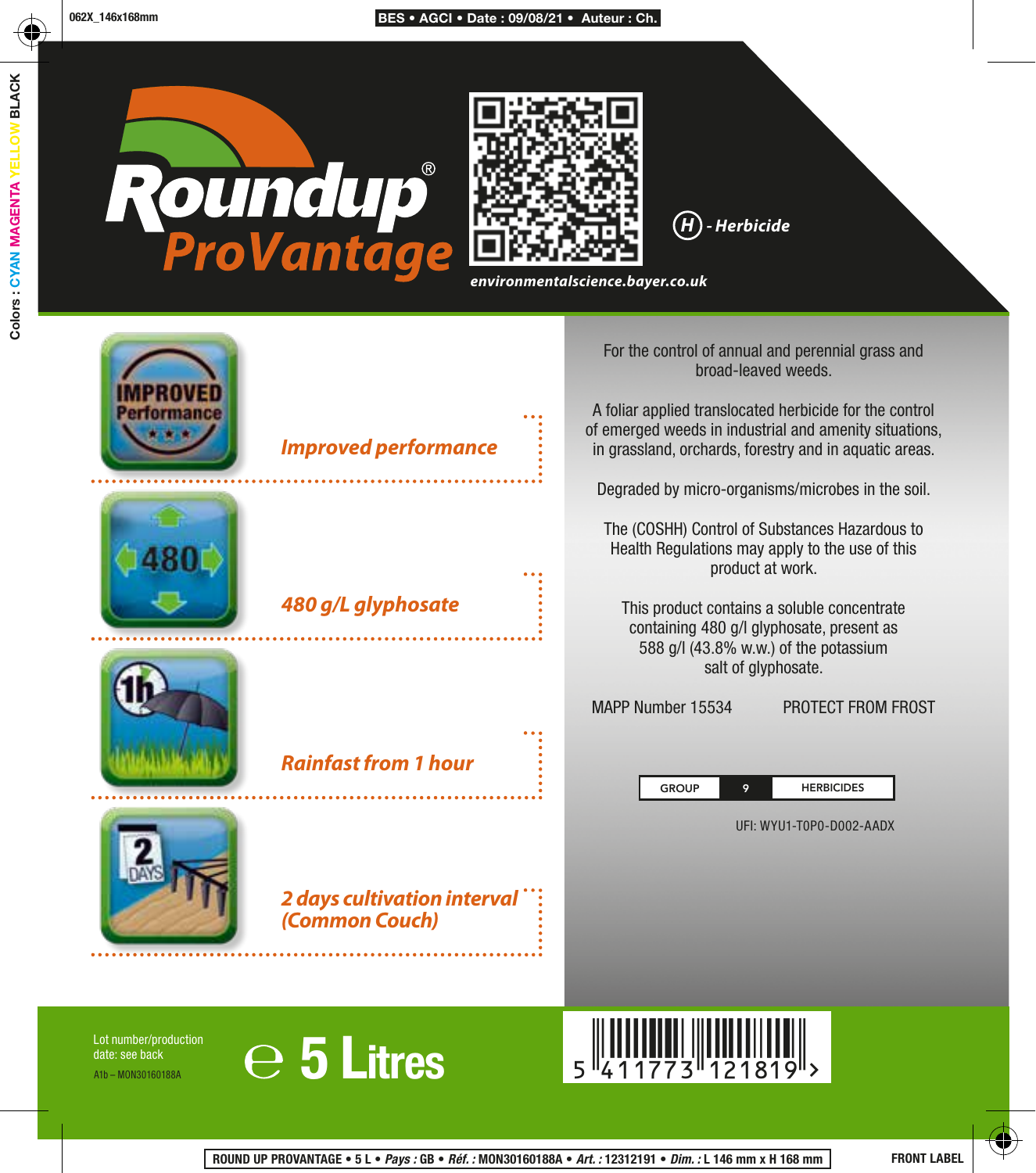

# *H - Herbicide*

*This product contains a soluble concentrate containing 480 g/l glyphosate, present as 588 g/l (43.8% ww) of the potassium salt of glyphosate.*

### MONSANTO (UK) LIMITED

230 Cambridge Science Park, Milton Road, Cambridge, CB4 0WB, UK. Telephone: 00 800 1214 9451; www.environmentalscience.bayer.co.uk/

**For 24-hour emergency information contact Bayer CropScience Ltd. Tel: 00800 1020 3333**



### ROUNDUP PROVANTAGE

Contains 480 g/l glyphosate, present as 588 g/l (43.8% w/w) of the potassium salt of glyphosate.

Dispose of contents/container to a licensed hazardous-waste disposal contractor or collection site except for empty clean containers which can be disposed of as non-hazardous waste.

To avoid risks to human health and the environment, comply with the instructions for use.

### IMPORTANT INFORMATION

FOR PROFESSIONAL USE ONLY AS AN AGRICULTURAL / HORTICULTURAL / INDUSTRIAL / FORESTRY / AQUATIC HERBICIDE Crops/situations:

All edible and non-edible crops (destruction, before sowing/planting). Grassland. Natural surfaces not intended to bear vegetation; permeable surfaces overlaying soil; hard surfaces. Enclosed waters, open waters, land immediately adjacent to aquatic areas. Forest, forest nursery (weed control, stump application and chemical thinning). Apples, pears; plums, cherries, damsons. Amenity vegetation.

Maximum individual dose:

Maximum number of treatments: } Full details are given in

Latest time of application: <br>Other specific restrictions: <br>(Crop Specific Informations: )  $\Theta$  (Crop Specific Information – marked #)

READ THE LABEL BEFORE USE. USING THIS PRODUCT IN A MANNER THAT IS INCONSISTENT WITH THE LABEL MAY BE AN OFFENCE. FOLLOW THE CODE OF PRACTICE FOR USING PLANT PROTECTION PRODUCTS.

# SAFETY PRECAUTIONS

### Operator protection

- \* Engineering control of operator exposure must be used where reasonably practicable in addition to the following personal protective equipment:
- \* WEAR SUITABLE PROTECTIVE GLOVES when handling the concentrate and when handling contaminated surfaces.
- \* WEAR SUITABLE PROTECTIVE CLOTHING (COVERALLS), SUITABLE PROTECTIVE GLOVES AND RUBBER BOOTS when using hand-held sprayers, hand-held rotary atomisers, weed wiper equipment or spot gun equipment or when making cut

stump treatments OR WHEN USING STEM INJECTION EQUIPMENT.

\* However, engineering controls may replace personal protective equipment if a COSHH assessment shows they provide an equal or higher standard of protection.

WASH HANDS AND EXPOSED SKIN before eating and drinking and after work.

### Environmental protection

Do not contaminate water with the product or its container except when used as directed. Do not clean application equipment near surface water. Avoid contamination via drains from farmyards and roads.

Recommendations apply to the use of this herbicide for the control of weeds growing in or by water and must be read in conjunction with the Official Code of Practice entitled «Guidelines for the Use of Herbicides on Weeds in or near Watercourses and Lakes» obtainable from Department of Environment and Rural Affairs (DEFRA publications 08459 556000), Scottish Executive, Environment and Rural Affairs Department, Department of Agriculture and Rural Development for Northern Ireland and the National Assembly for Wales Agriculture Department.

The Water Act, 1989, The Water Resources Act 1991, the Control of Pollution Act 1974, The Northern Ireland Water Resources Act 1992 and the Control of Pollution and Local Government (Northern Ireland) Order 1978, may apply to the act of applying Roundup ProVantage for the control of weeds growing in or by reservoirs and water courses, e.g. rivers, streams, ditches, drains and ponds/lakes discharging into such water courses.

### Storage and disposal

KEEP AWAY FROM FOOD, DRINK AND ANIMAL FEEDINGSTUFFS. KEEP OUT OF REACH OF CHILDREN.

KEEP IN ORIGINAL CONTAINER, tightly closed, in a safe place.

EMPTY CONTAINER COMPLETELY and dispose of safely.

RINSE CONTAINER THOROUGHLY by using an integrated pressure-rinsing device or manually rinse three times. Add washings to sprayer at time of filling and dispose of safely. Triple rinsed containers may be disposed of as non-hazardous waste.

### Material Safety Data Sheet

Following the instructions on this Product Label for the specified uses should ensure that the product is used safely and efficaciously for those uses.

A Material Safety Data Sheet is available on request (Telephone: 00 800 1214 9451) or can be downloaded from the Monsanto website: www.environmentalscience.bayer.co.uk/

# MAPP Number 15534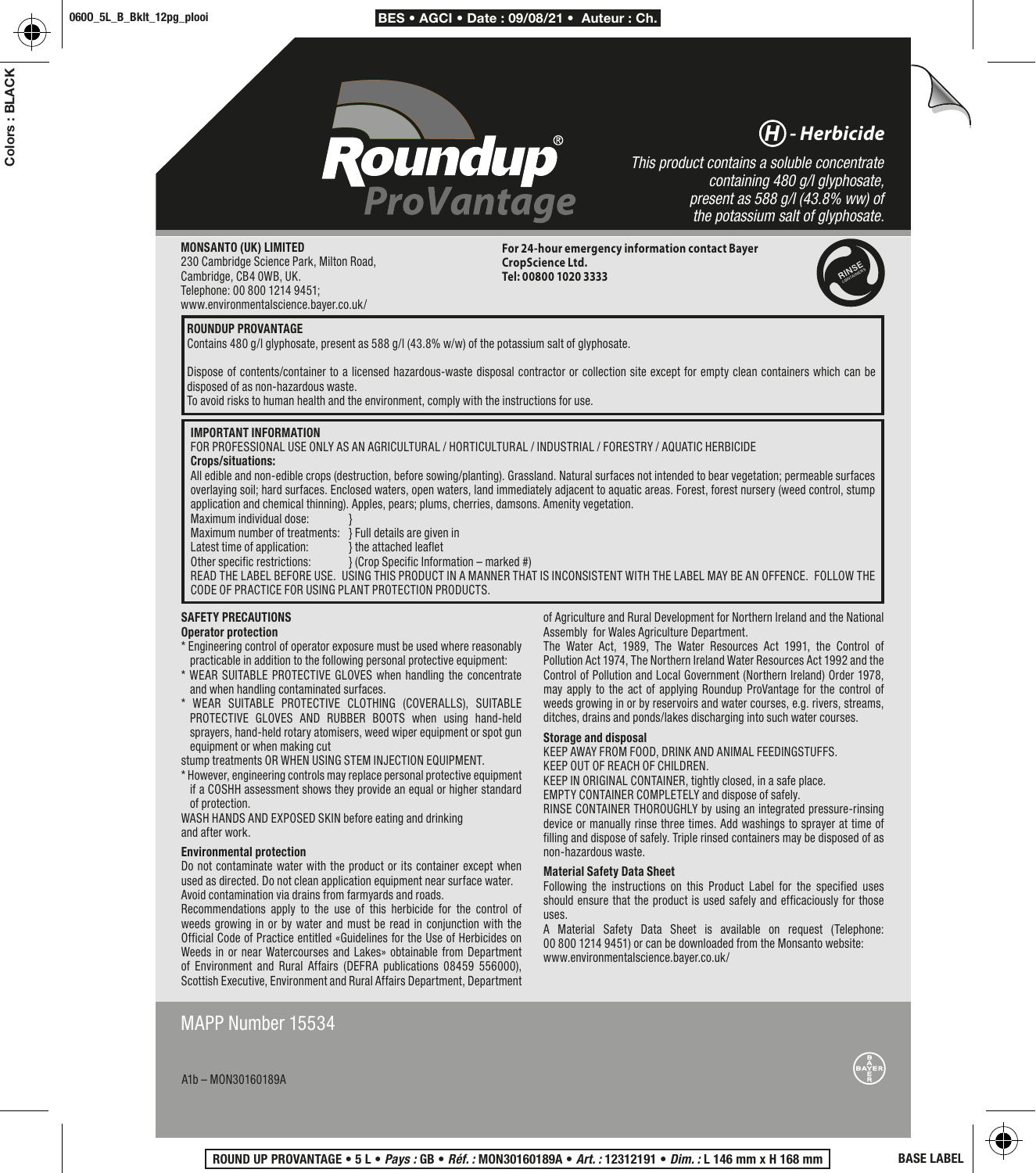# MAPP Number 15534

*This product contains a soluble concentrate containing 480 g/l glyphosate, present as 588 g/l (43.8% ww) of therbicide*<br>*t contains a soluble concentrate<br>containing 480 g/l glyphosate,<br>present as 588 g/l (43.8% ww) of<br>the potassium salt of glyphosate.* 

A1b – MON30160189A





### *Medium Volume application* (150 - 300 l/ha)

Avoid high water volumes (>300 l/ha) which may lead to run-off from the treated vegetation, resulting in reduced control. Low drift nozzles such as

air induction and pre-orifice types producing a medium or coarse spray (BCPC definition) should be used to minimise the risk of drift.

### *Low Volume Application* (minimum 80 l/ha)

Low volume application can be achieved by reducing pressure and the appropriate nozzle selection. Low drift nozzles which produce a medium spray quality (BCPC definition) should be used to minimise the risk of drift.

### b ) Knapsack Sprayers

Recommended delivery range is 80 - 250 l/ha.

When conventional rotary atomisers are used to apply Roundup ProVantage ensure that the droplet diameter falls within the range 200-300 microns for all uses.

Half fill the spray tank with clean water, add the correct amount of Roundup ProVantage and top up with water. When used at a walking speed of 1 metre/second to apply a swath of 1 metre width, most knapsack sprayers fitted with a Hypro AN 1.2 or similar nozzle deliver approximately 200 l/ha spray volume (or 10 l per 500 m2). To apply 3.75 l/ha of

Roundup ProVantage, therefore, use a 1.9% solution, i.e. 190ml Roundup ProVantage made up to 10 litres. Similarly, knapsack sprayers fitted with low volume nozzles such as Hypro DT 1.5 typically deliver approximately 100 l/ha spray volume. To apply 3.75 l/ha Roundup ProVantage in this case use 3.75% solution.

### Rotary Atomiser

Use a hatchet to cut one notch in trees up to 10cm diameter and two to three notches in trees above 10cm diameter. Use 1.5 ml of undiluted Roundup ProVantage per notch. Specialist stem injection equipment can be used to inject 1.5 mls Roundup ProVantage into hollow stems such as Japanese Knotweed and Giant Hogweed.

### **Spot Gun Applicators**

Hand-held machines can be used to apply a spray volume of 10-40 l/ha, e.g. Herbi and Herbaflex.

Tractor-mounted rotary atomiser boom sprayers are suitable for use in amenity, industrial, forestry, orchards and aquatic areas situations to apply a spray volume of 10-40 l/ha.

Roundup ProVantage may be applied neat through specialised ULV applicators which have drift reducing systems or at a spray volume of 10-40 l/ha through conventional rotary atomisers.

### d) Weed Wipers

For ropewick applicators use a concentration of 1 part Roundup Pro-Vantage to 3 parts of water and add a water-soluble dye if required. Care should be taken to avoid dripping onto wanted vegetation.

For new generation weed wipers, use 1part Roundup ProVantage to 10 or 20 parts of water or as directed by manufacturer's instructions. A list of machines is included in the Company Advisory section at the end of this label.

### e) Cut Stump Applicators

For cut stump treatment an Enso attachment to rotary saws may be used. This technique is specific to scrub clearance in forestry. A suitable water soluble dye may be used.

### f) Stem injection

Spot gun applicators are for the treatment of individual weeds. Apply 5 ml of spray to target weed, using a narrow cone TG-3 or TG-5 nozzle.

|  | Spot Diameter (metres) | Amount of Roundup ProVantage (ml) per 5 litres spray solution for targeted dosages of: |                   |           |  |
|--|------------------------|----------------------------------------------------------------------------------------|-------------------|-----------|--|
|  |                        | 2.25 l/ha                                                                              | 3.0 I/ha          | 3.75 l/ha |  |
|  | 0.3<br>0.6             | 16<br>64                                                                               | $2^{\circ}$<br>85 | 27<br>107 |  |

When used in paddocks keep livestock out of treated area until treated Ragwort or other poisonous weeds have either been removed or died down completely.

### Boat mounted sprayers

For use in aquatic situations. Prepare sprayer as for knapsack sprayers (Section b above). Calibrate and spray at the lowest speed possible. Always apply against the direction of any current.

# Compatibility

Roundup ProVantage is physically compatible with some other pesticides. For up to date information on compatible products contact Monsanto UK Limited (Telephone: 00 800 1214 9451) or visit www.environmentalscience.bayer.co.uk/

Roundup ProVantage is compatible with Mixture B NF (ADJ 0570). Where conventional hydraulic sprayers are being used Mixture B NF may be added to the spray tank solution, at a rate of 2% of the final water volume, for all pre-plant and post-plant directed sprays only.

DO NOT APPLY WITH MIXTURE B NF TO EDIBLE CROPS, GRASSLAND OR AQUATIC WEEDS.

Do not tank-mix Roundup ProVantage when using rotary atomiser sprayers. N.B. Maintain continuous agitation when using Roundup ProVantage in a tank-mixture.

For knapsack sprayers: mix thoroughly and use immediately when using Roundup ProVantage in tank mixture.

Always consult manufacturers' recommendations before use.

### COMPANY ADVISORY INFORMATION

This section is not part of the Product Label under the Plant Protection Products Regulations 1995 and provides additional advice on the product.

### General Information

Roundup ProVantage herbicide is an advanced formulation containing glyphosate. Roundup ProVantage is taken up by foliage and translocated to underground roots, rhizomes and stolons, providing control of both annual and perennial grasses and broad-leaved weeds. Roundup ProVantage is rapidly adsorbed onto particulate matter in soils and water and is quickly degraded by the micro-organisms present in soil and aquatic bottom sediments. Until degraded, the active ingredient in Roundup ProVantage, glyphosate, is practically immobile in soils and is, therefore, unlikely to contaminate groundwater.

Roundup ProVantage is a glyphosate formulation which, having no hazard classification, offers a high standard of operator safety. To maximise the intrinsic safety of Roundup ProVantage to operator, consumer and environment, the label recommendations and the DEFRA/HSC/NAW publication "Code of Practice for the Using Plant Protection Products» of January 2006, should be adhered to.

### Symptoms on the weeds

Symptoms of treatment are generally first seen 7 - 14 days, or longer, if growth is slow after spraying. Leaf symptoms take the form of a reddening then yellowing of the foliage and are first seen on the grass weeds but take longer to appear on broadleaved weeds. Reaction of nettle is slow.

For aquatic weed control, on reeds and grasses leaf symptoms usually appear within 14-21 days of spraying in the early autumn. Complete foliage desiccation usually occurs 30-40 days after spraying. At this stage the reeds can be cut and removed. During cold conditions leaf symptoms may not appear before natural dieback but no growth will occur in the season following spraying.

# Effects of weather

See Directions for Use (Restrictions).

Roundup ProVantage will remain efficacious at low but not freezing temperatures however the onset of symptoms will be delayed.

A covering of dew may reduce efficacy where run-off occurs.

Reduced control is likely where weed growth is impaired by natural senescence, drought, high temperature, a covering of dust, flooding or severe/ prolonged frost at, or immediately after application.

# Weed resistance strategy

Glyphosate, the active ingredient in Roundup ProVantage is a Group G herbicide based on the mode of action classification system of the Herbicide Resistance Action Committee.

Under Best Practice there is a low risk for the development of weed resistance to Roundup ProVantage. There are no known cases of weed resistance to glyphosate in UK.

Strains of some annual weeds have developed resistance to glyphosate in some parts of the world leading to poor control. A strategy for preventing and managing such resistance should be adopted. This should include integrating herbicides with a programme of cultural control

measures and /or active ingredients with a different mode of action.

Users are encouraged to implement a weed resistance strategy based on (a) Good Agricultural Practices and (b) Good Plant Protection Practices by:

- Following label recommendations on rates and timing.
- The adoption of Integrated Weed Management practices
- Minimising the risk of spreading weed infestations
- The implementation of good spraying practice to maintain effective weed control
- Using the correct nozzles to maximise coverage
- Application only under appropriate weather conditions

Monitoring performance and reporting any unexpected results to Monsanto UK Ltd (Telephone: 00 800 1214 9451).

### General Cautions

Take extreme care to avoid drift, particularly when using near or alongside hedgerows. The use of low drift nozzles such as 'air induction' and 'pre-orifice' nozzles are recommended.

# New generation weedwipers

Logic Contact 2000 Carier Rollmaster Allman Ecowipe Rotowiper (UK) Ltd C-Dax™ Eliminator Weedswiper™

Disposal Follow the guidance on the disposal of surplus spray solution, tank washings, concentrate and containers as given in Section 5 of the DEFRA/HSC/ NAW publication "Code of Practice for Using Plant Protection Products", January 2006.

### Sprayer hygiene

It is essential to thoroughly clean-out spray tanks, pumps and pipelines and nozzle or disc assemblies, with a recommended detergent cleaner, between applying this product and other pesticides to avoid contamination from pesticide residues.

### Trademark References

Roundup ProVantage ® is a Registered Trademark of Monsanto Technology LLC. Monsanto® and the Vine symbol are registered trademarks of Monsanto Technology LLC. All other brand names referred to are trademarks of other manufacturers in which proprietary rights may exist.

Monsanto does not warrant that the purchase or use of equipment mentioned in this document will not infringe any patent or trademark registration.

### Material Safety Data Sheet

Following the instructions on this Product Label for the specified uses should ensure that the product is used safely and efficaciously for those uses. A Material Safety Data Sheet is available on request (Telephone: 00 800 1214 9451) or can be downloaded from the Monsanto website: www.environmentalscience.bayer.co.uk/



### MONSANTO (UK) LIMITED 230 Cambridge Science Park, Milton Road, Cambridge, CB4 0WB, UK. Telephone: 00 800 1214 9451; www.environmentalscience.bayer.co.uk/

**For 24-hour emergency information contact Bayer CropScience Ltd. Tel: 00800 1020 3333**



L / INDUSTRIAL / FORESTRY / AQUATIC HERBICIDE

rassland. Natural surfaces not intended to bear vegetation; permeable surfaces ediately adiacent to aquatic areas. Forest, forest nursery (weed control, stump sons. Amenity vegetation.

HAT IS INCONSISTENT WITH THE LABEL MAY BE AN OFFENCE. FOLLOW THE

### ROUNDUP PROVANTAGE

Contains 480 g/l glyphosate, present as 588 g/l (43.8% w/w) of the potassium salt of glyphosate.

Dispose of contents/container to a licensed hazardous-waste disposal contractor or collection site except for empty clean containers which can be disposed of as non-hazardous waste. To avoid risks to human health and the environment, comply with the instructions for use.

### SAFETY PRECAUTIONS Operator protection

practicable in addition to the following personal protective equipment:

- and when handling contaminated surfaces.
- PROTECTIVE GLOVES AND RUBBER BOOTS when using hand-held ditches, drains and ponds/lakes discharging into such water courses. sprayers, hand-held rotary atomisers, weed wiper equipment or spot gun equipment or when making cut
- stump treatments OR WHEN USING STEM INJECTION EQUIPMENT.
- stamp deathering controls may replace personal protective equipment KEEP OUT OF REACH OF CHILDREN.<br>\* However, engineering controls may replace personal protective equipment KEEP IN ORIGINAL CONTAINER, tightly closed, in a if a COSHH assessment shows they provide an equal or higher standard of protection.
- WASH HANDS AND EXPOSED SKIN before eating and drinking and after work.

### Environmental protection

Do not contaminate water with the product or its container except when Material Safety Data Sheet used as directed. Do not clean application equipment near surface water. Avoid contamination via drains from farmyards and roads.

Recommendations apply to the use of this herbicide for the control of wecommentations apply to the use of this herolicite for the control of these.<br>Weeds growing in or by water and must be read in conjunction with the A Material Safety Data Sheet is available on request (Telephone: Official Code of Practice entitled «Guidelines for the Use of Herbicides on 00 800 1214 9451) or can be downloaded from the Monsanto website: Weeds in or near Watercourses and Lakes» obtainable from Department www.environmentalscience.bayer.co.uk/ of Environment and Rural Affairs (DEFRA publications 08459 556000), Scottish Executive, Environment and Rural Affairs Department, Department

\* Engineering control of operator exposure must be used where reasonably The Water Act, 1989, The Water Resources Act 1991, the Control of \* WEAR SUITABLE PROTECTIVE GLOVES when handling the concentrate Control of Pollution and Local Government (Northern Ireland) Order 1978, \* WEAR SUITABLE PROTECTIVE CLOTHING (COVERALLS), SUITABLE weeds growing in or by reservoirs and water courses, e.g. rivers, streams, Pollution Act 1974, The Northern Ireland Water Resources Act 1992 and the may apply to the act of applying Roundup ProVantage for the control of

# Storage and disposal

KEEP AWAY FROM FOOD, DRINK AND ANIMAL FEEDINGSTUFFS.<br>KEEP OUT OF REACH OF CHILDREN

### IMPORTANT INFORMATION

|                                                       | FOR PROFESSIONAL USE ONLY AS AN AGRICULTURAL / HORTICULTURAL                 |
|-------------------------------------------------------|------------------------------------------------------------------------------|
| <b>Crops/situations:</b>                              |                                                                              |
|                                                       | All edible and non-edible crops (destruction, before sowing/planting). Grass |
|                                                       | overlaying soil; hard surfaces. Enclosed waters, open waters, land immedi-   |
|                                                       | application and chemical thinning). Apples, pears; plums, cherries, damson   |
| Maximum individual dose:                              |                                                                              |
| Maximum number of treatments:                         | } Full details are given in                                                  |
| Latest time of application:                           | I the attached leaflet                                                       |
| Other specific restrictions:                          | } (Crop Specific Information - marked #)                                     |
|                                                       | READ THE LABEL BEFORE USE. USING THIS PRODUCT IN A MANNER THA                |
| CODE OF PRACTICE FOR USING PLANT PROTECTION PRODUCTS. |                                                                              |

of Agriculture and Rural Development for Northern Ireland and the National Assembly for Wales Agriculture Department.

EMPTY CONTAINER COMPLETELY and dispose of safely.

RINSE CONTAINER THOROUGHLY by using an integrated pressure-rinsing device or manually rinse three times. Add washings to sprayer at time of filling and dispose of safely. Triple rinsed containers may be disposed of as non-hazardous waste.

Following the instructions on this Product Label for the specified uses should ensure that the product is used safely and efficaciously for those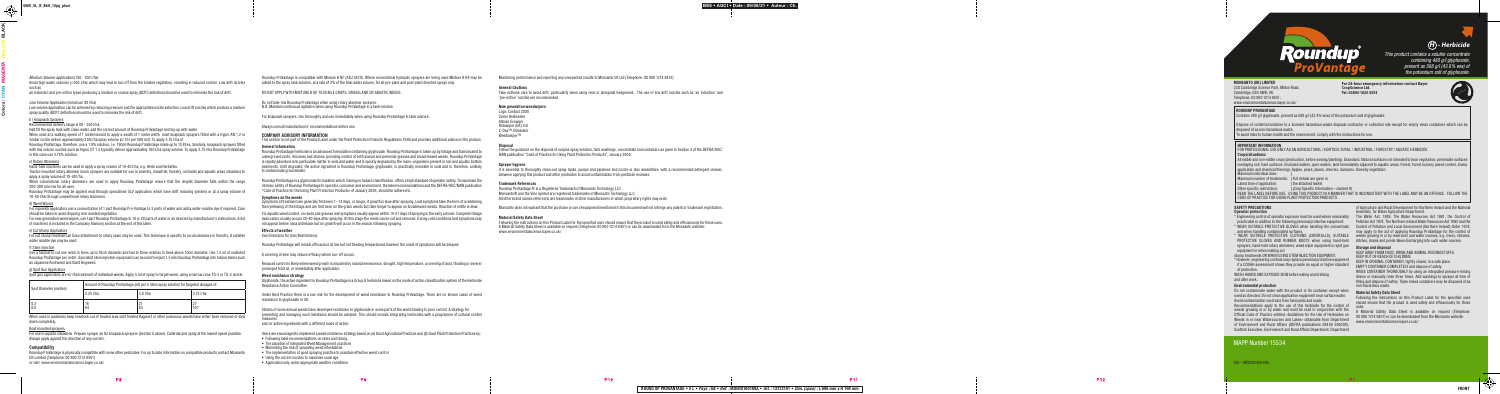### DIRECTIONS FOR USE

IMPORTANT: This information is approved as part of the Product Label. All instructions within this section must be read carefully in order to obtain safe and successful use of this product.

Warnings EXTREME CARE SHOULD BE TAKEN TO AVOID SPRAY DRIFT AS THIS CAN SEVERELY DAMAGE NEIGHBOURING CROPS OR PLANTS. DO NOT MIX, STORE OR APPLY ROUNDUP ProVantage IN GALVANISED OR UNLINED STEEL CONTAINERS OR SPRAY TANKS. DO NOT leave spray mixtures in tank for long periods and make sure tanks are WELL VENTED.

# Restrictions

A period without rain of at least 6 hours and preferably 24 hours must follow application of Roundup ProVantage. Do not spray onto weeds which are naturally senescent, or where growth is impaired by drought, high temperature, a covering of dust, flooding or frost at, or immediately after application, otherwise poor control may result.

Do not spray in windy conditions as drift onto desired crops or vegetation can severely damage or destroy them.

Do not tank-mix Roundup ProVantage with adjuvants, pesticides or fertilisers, except as specified in the Compatibility section.

After application, large concentrations of decaying foliage, stolons, roots or rhizomes should be dispersed or buried by thorough cultivation before crop

drilling. Applications of lime, fertiliser, farmyard manure and pesticides should be delayed until 5 days after application of Roundup ProVantage. Keep stock out of treated areas for at least 5 days. TREATED POISONOUS PLANT SPECIES MUST BE REMOVED BEFORE REGRAZING OR CONSERVING. Where Ragwort is present users should consult the Code of Practice on How to Prevent the Spread of Ragwort. Ragwort plants sprayed with this herbicide are more palatable and contain higher levels of toxins. Animals should be excluded from treated areas until any ragwort has completely recovered or died and there is no visible sign of the dead weed. Do not include treated Ragwort in hay or silage crops.

<u>Aquatic</u><br>Roundup ProVantage herbicide controls emerged and floating aquatic weeds including Common Reed, Reed Sweet-grass, Reed Canary-grass and Waterlily.

### Weeds controlled

Roundup ProVantage herbicide controls most emerged grasses and broadleaved weeds. It is important that all weeds are at the correct growth stage when treated, otherwise some re-growth may occur and this will need re-treatment.

• PERENNIAL GRASSES must have full emergence of healthy, green leaf. (Common Couch, for example, becomes susceptible at the onset of tillering and new rhizome growth, which usually occurs when plants have 4-5 leaves, each with 10-15 cm of new growth).

• PERENNIAL BROAD-LEAVED WEEDS are most susceptible around the flowering stage.

• ANNUAL GRASSES AND BROAD-LEAVED WEEDS should have at least 5 cm of leaf, or 2 expanded true leaves, respectively. In set-aside, annual grasses are best treated at full ear emergence, or before stem elongation. Application during the stem extension phase of annual grasses e.g. Black-grass and Brome species on set-aside between the end of April and end of May, may result in poor control and require re-treatment.

• BRACKEN should be treated after frond tips are unfurled, but pre-senescence.

• OTHER SPECIES - recommendations for specific Areas of Use are given in the Recommendation Tables.

• This product will not give an acceptable level of control of Horsetails (Equisetum arvense)-repeat treatment will be necessary.

Exclusion Times<br>People, pets and wildlife need not be kept out of treated areas. It is best not to walk in areas where the spray is still wet as transfer to other vegetation may lead to unwanted damage to other foliage. Once the spray is dry this cannot occur.

Treat when the weeds are actively growing with full emergence of green leaf, at flowering and before dieback. Best results are obtained from applications in the periods from mid-July to mid-August on Water-lilies and mid- August to mid-September on Reeds.

Following crops *(Subsequent land use following application of Roundup ProVantage)*

RECOMMENDATION TABLE AREA OF USE CROP/

Upon soil adsorption the herbicidal properties of Roundup ProVantage are lost permitting the drilling of crops 48 hrs after application. Planting of trees, shrubs, etc. may take place 7 days after application.

### Crop specific information

**broad-leaved weeds** Permanent pasture See Weed Table below

| <b>Crops/situations</b>                                                   | <b>Maximum individual dose</b><br>(kg product/ hectare): | <b>Maximum total</b><br>dose (kg product/<br>hectare/crop): | Latest time of application:                                      |
|---------------------------------------------------------------------------|----------------------------------------------------------|-------------------------------------------------------------|------------------------------------------------------------------|
| Permanent grassland (destruction),<br>rotational grassland (destruction). | 4.5                                                      | 4.5 l/ha/vear                                               | 5 days before harvest, grazing or drilling                       |
| Apple and pear orchards.                                                  | 3.75                                                     | 3.75 l/ha/vear                                              | After harvest (post leaf-fall) but before green cluster<br>stage |
| Cherry, plum and damson orchards.                                         | 3.75                                                     | 3.75 l/ha/year                                              | After harvest (post leaf-fall) but before white bud stage        |
| All edible and non-edible crops<br>(destruction before sowing/planting)   | 3.75                                                     | 3.75 l/ha/vear                                              | $\overline{\phantom{0}}$                                         |

### 2.25 l/ha 4.5 l/ha 3.0 l/ha 4.5 l/ha 3.75 l/ha 4.5 l/ha 4.5 l/ha Annual Meadow-grass Common Chickweed Common Mouse-ear Dock Seedlings Black-bent Broad-leaved Dock Cock's-foot Common Bent }racken\* Common Sorrel Common Nettle

| <b>Crops/situations</b><br>Natural surfaces not intended to<br>bear vegetation, permeable surfaces<br>overlaying soil, hard surfaces |                                                                             | Maximum individual dose<br><b>Maximum total</b><br>(kg product/ hectare):<br>dose (kg product/<br>hectare/crop): |  | Latest time of application: |  |
|--------------------------------------------------------------------------------------------------------------------------------------|-----------------------------------------------------------------------------|------------------------------------------------------------------------------------------------------------------|--|-----------------------------|--|
|                                                                                                                                      |                                                                             | 3.75 litres/hectare                                                                                              |  |                             |  |
|                                                                                                                                      | Enclosed waters, open waters, land<br>immediately adjacent to aquatic area. | 4.5 litres/hectare                                                                                               |  |                             |  |
| Forestry:                                                                                                                            | Weed control                                                                | 7.5 litres/hectare                                                                                               |  |                             |  |
|                                                                                                                                      | Stump application                                                           | 150ml/litre of water (15%<br>solution of product in water)                                                       |  |                             |  |
|                                                                                                                                      | Chemical thinning<br>(by injection)                                         | 1.5 ml per 10 cm diameter<br>(or less) of tree                                                                   |  |                             |  |
| Amenity vegetation                                                                                                                   |                                                                             | 3.75 litres/hectare                                                                                              |  |                             |  |

# Other specific restrictions:

Users must consult the appropriate water regulatory body (Environment Agency/Scottish Environmental Protection Agency/Natural Resources Wales) before using the product near water and must obtain their agreement before using this product to control aquatic weeds. The maximum concentration of active substance in treated water should not exceed 0.2 ppm.

When applying through rotary atomisers, the spray droplet spectra produced must be of a minimum Volume Median Diameter (VMD) of 200 microns. Weed wipers may be used in any recommended crop where the wiper or chemical does not touch the growing crop.

When using weed wipers, the maximum concentrations used must not exceed the following:

Weed wiper Mini 1:3 dilution with water

Other Wipers 1:2 dilution with water

For stump application the maximum concentration must not exceed 150ml product per 1.0 litre water.

# AMENITY, INDUSTRIAL AND GENERAL WEED CONTROL

# Area of Use

Roundup ProVantage is recommended for control of annual and perennial grasses and broad-leaved weeds in non-crop areas, for cleaning up weedy ground prior to planting or sowing and for aquatic weed control. Roundup ProVantage may also be used as a directed spray in ornamental plantings, orchards and for spot treating in grassland. Roundup ProVantage must be targeted only at weed growth on hard surfaces such as roadsides and paths, (see recommendation table for details).

<u>Application Rate</u><br>1.0 to 7.5 litres/ha – refer to Recommendation Tables pages 9-15

# Application Guidance

Use the following guidance when spraying at a rate of 3.75 l/ha.

For more details of suitable nozzles see 'Mixing and spraying section.'

|                                            | Spraying with 3.75 I/                              |                                                      |  |  |  |  |
|--------------------------------------------|----------------------------------------------------|------------------------------------------------------|--|--|--|--|
| <b>HYDRAULIC SPRAYERS</b>                  | Standard volume (200 I/ha)                         | Low volume (100 l/ha)                                |  |  |  |  |
| Boom sprayer                               | 3.75 litres in 200 litres water covers 1 ha        | 5 litres in 100 litres water covers 1 ha             |  |  |  |  |
| Knapsack/handheld sprayer*                 | 188ml in 10 litres water covers 500 m <sup>2</sup> | 375 ml in 10 litres water covers 1000 m <sup>2</sup> |  |  |  |  |
| * Walking speed of 1 m/second and 1m swath |                                                    |                                                      |  |  |  |  |

Roundup ProVantage can also be applied using rotary atomisers and weed wipers. See 'Mixing and Spraying' section.

TARGET

| AREA OF USE                                   | <b>CROP/</b><br><b>SITUATION</b> | TARGET<br>WEEDS/<br><b>USAGE</b>                  | WEED<br><b>INFESTATION</b>                             | APPLICATION<br><b>RATE</b><br>I/ha | <b>WATER</b><br><b>VOLUME</b>         |
|-----------------------------------------------|----------------------------------|---------------------------------------------------|--------------------------------------------------------|------------------------------------|---------------------------------------|
| ALL EDIBLE<br>AND NON-<br><b>EDIBLE CROPS</b> | Vegetation<br>management         |                                                   | Annual weeds<br>Perennial grasses                      | 1.0<br>3.0                         | 80-250 l/h<br>or hand-he<br>equipment |
| (DESTRUCTION.<br>BEFORE SOWING/<br>PLANTING)  |                                  |                                                   | Perennial broad-<br>leaved weeds                       | 3.75                               |                                       |
| GRASSLAND -<br>DESTRUCTION                    | GRASS                            | Short rotation<br>Ryegrass,<br>longer<br>levs and | Short rotation<br><b>Rvegrass with</b><br>annual weeds | 2.25                               | 150-250 l/                            |
|                                               |                                  | permanent<br>pasture                              | Leys 2-4 years old<br>with perennial grass<br>weeds    | 3.0                                |                                       |
|                                               |                                  |                                                   | Long leys 4-7 years<br>old with nerennial              | 3.75                               |                                       |

4.5

| WATER<br>VOLUME                           | <b>APPLICATION TIMING AND</b><br><b>GUIDANCE</b>                                                                                                                                                                                                                                                                                                                                                                                                                                                                                                                                                                                                                                                                                    |  |  |  |
|-------------------------------------------|-------------------------------------------------------------------------------------------------------------------------------------------------------------------------------------------------------------------------------------------------------------------------------------------------------------------------------------------------------------------------------------------------------------------------------------------------------------------------------------------------------------------------------------------------------------------------------------------------------------------------------------------------------------------------------------------------------------------------------------|--|--|--|
| 80-250 l/ha*<br>or hand-held<br>eauipment | *Rotary atomisers may be used at a<br>water volume of 10-40 I/ha. Ensure<br>droplet diameter falls within the<br>range 200-300 microns<br>Do not use in or alongside hedgerows                                                                                                                                                                                                                                                                                                                                                                                                                                                                                                                                                      |  |  |  |
| 150-250 l/ha*                             | Treat EITHER before grazing/<br>mowing in June-Oct, when growth<br>is 30-60 cm, not dense and lacking<br>mature seeds, OR regrowth after<br>grazing/mowing.<br>Select the application rate which<br>controls/destrovs the least<br>susceptible weed and grass species<br>present in the sward.<br>Grass may be conserved or grazed by<br>cattle, dairy cows or sheep 5+ days<br>after spraving. REMOVE POISONOUS<br>PLANTS BEFORE GRAZING/MOWING.<br>If Ragwort is present, the guidance<br>in the DIRECTIONS FOR USE must<br>be followed.<br>ONLY direct drill grass and clover<br>EITHER into 1-2 year leys without<br>mat, 5+ days after spraying, OR long<br>levs with some mat, in the spring<br>following autumn application. |  |  |  |
|                                           |                                                                                                                                                                                                                                                                                                                                                                                                                                                                                                                                                                                                                                                                                                                                     |  |  |  |
|                                           | $4.5$ I/ha                                                                                                                                                                                                                                                                                                                                                                                                                                                                                                                                                                                                                                                                                                                          |  |  |  |
| p*                                        | Common Ragwort<br><b>Hard Rush</b><br><b>Heath Rush</b><br><b>Jointed Rush</b><br>Molinia (Purple Moor-grass)<br>Nardus (Mat grass)                                                                                                                                                                                                                                                                                                                                                                                                                                                                                                                                                                                                 |  |  |  |

APPLICATION RATE FOR GRASSLAND DESTRUCTION

# \*\* At full frond expansion

| Dock Seedlinas        | Common Bent                | Creeping Buttercup*          |
|-----------------------|----------------------------|------------------------------|
| Italian Rye-grass     | <b>Common Couch</b>        | <b>Creeping Thistle</b>      |
| Mayweed species       | <b>Creeping Bent</b>       | Daisy                        |
| <b>Meadow Fescue</b>  | <b>Creeping Soft-grass</b> | Dwarf Thistle                |
| <b>Meadow Foxtail</b> | <b>Curled Dock</b>         | <b>Perennial Sow-thistle</b> |
| Rough Meadow-grass    | Perennial Rye-grass        | <b>Red Clover</b>            |
| Speedwell species     | Plantains                  | Sedaes                       |
| Timothy               | Soft Brome                 | Sheep's Sorrel               |
|                       | <b>Yorkshire Fog</b>       | Soft Rush                    |
|                       |                            | <b>Spear Thistle</b>         |
|                       |                            | <b>Tufted Hair-grass</b>     |
|                       |                            | Yarrow                       |

Red Fescue White Clover\* Yellow Rattle Sheep's Fescue

\* White clover is best cut in June and sprayed one month later

Japanese Knotweed control

Japanese Knotweed is an invasive alien species reducing biodiversity in areas where it become established and propagating from tiny fragments of root, often spreading along watercourses. It is scheduled under the Wildlife and Countryside Act 1981 and all parts of the plant must be treated as Controlled Waste under the Environmental Protection Act 1990.

Roundup ProVantage can be used alone as part of an eradication programme or as part of an integrated programme in conjunction with soil disturbance or removal. Dormant rhizomes will not be controlled by Roundup ProVantage, but may be stimulated to grow by soil disturbance and then sprayed. It is particularly suitable for use near water. Sites must be monitored for at least three years and re-treated as necessary.

| Area of Use                                                                                                                                               | <b>Target</b><br>Weed     | Method                                                  | <b>Application Rate</b><br><b>Water Volume</b>                                     | <b>Application Guidance</b>                                                                                                                                                   |                                                                                                                                                                                                                                                                                                                                                                                                                                                                                                         |                                                                                                                                                                                                    |
|-----------------------------------------------------------------------------------------------------------------------------------------------------------|---------------------------|---------------------------------------------------------|------------------------------------------------------------------------------------|-------------------------------------------------------------------------------------------------------------------------------------------------------------------------------|---------------------------------------------------------------------------------------------------------------------------------------------------------------------------------------------------------------------------------------------------------------------------------------------------------------------------------------------------------------------------------------------------------------------------------------------------------------------------------------------------------|----------------------------------------------------------------------------------------------------------------------------------------------------------------------------------------------------|
| Amenitv<br>vegetation;<br>Forestry;<br>Natural surfaces<br>not intended to<br>bear vegetation,<br>permeable<br>surfaces overlying<br>soil, hard surfaces; | Japanese<br>Knotweed      | Foliar<br>application                                   | 3.75 l/ha<br><b>Hydraulic spravers</b><br>80-250 l/ha<br>or hand-held<br>equipment | 0r<br>from this timing.)                                                                                                                                                      | For best results apply after the onset of flowering (usually August/<br>September) but before dieback. Use specialist extending hand lances for<br>stands 2-3 m tall. Good coverage is essential; spray the underside as well<br>as the upper surface of the leaves.<br>Only as part of an integrated programme, spray when stems are 1-1.5 m<br>high (Usually at end of May) and repeat once re-growth reaches 1-1.5 m<br>again later in same season or the following year. (More re-growth will occur |                                                                                                                                                                                                    |
| Enclosed waters.<br>open waters,<br>land immediately<br>adjacent to aquatic<br>area                                                                       |                           | Stem<br>fillina<br>technique                            | 10 ml of 15%<br>solution per stem                                                  | full details.                                                                                                                                                                 | See National Trust Methodology for<br>Cut stems approx. 200 mm above<br>base of cane & 40 mm above node.<br>Rupture the central stem tissue with a<br>screwdriver and use a spot oun to insert<br>Roundup ProVantage into the hollow<br>stem within 15 minutes of cutting.                                                                                                                                                                                                                              | Use where overall spraying is<br>not desirable, especially near<br>watercourses or among desirable<br>plants.<br>Timing: After mid-August but<br>before leaf fall.<br>Stems must be >8 mm diameter |
|                                                                                                                                                           |                           | Stem<br>iniection<br>technique                          | 1.5 ml of neat<br>solution per stem                                                | individual stems.                                                                                                                                                             | Using specialist stem injection<br>equipment, inject directly into                                                                                                                                                                                                                                                                                                                                                                                                                                      |                                                                                                                                                                                                    |
|                                                                                                                                                           |                           | Hand-held<br>weed<br>wiper                              | 1 part Roundup<br>ProVantage to<br>3 parts water                                   | Use where overall spraying is not desirable or target plants are small or<br>unsuitable for stem filling, $(8 \text{ mm}) e.g. in re-treatment following foliar$<br>spraying. |                                                                                                                                                                                                                                                                                                                                                                                                                                                                                                         |                                                                                                                                                                                                    |
| AREA OF USE                                                                                                                                               | CROP/<br><b>SITUATION</b> | <b>TARGET</b><br>WEEDS/<br><b>USAGE</b>                 | <b>WEED</b><br><b>INFESTATION</b>                                                  | <b>APPLICATION</b><br><b>RATE I/ha</b>                                                                                                                                        | <b>WATER VOLUME</b>                                                                                                                                                                                                                                                                                                                                                                                                                                                                                     | <b>APPLICATION TIMING AND</b><br><b>GUIDANCE</b>                                                                                                                                                   |
| NATURAL<br>SURFACES<br>NOT INTENDED<br>TO BEAR<br>VEGETATION.<br>PERMEABLE<br><b>SURFACES</b><br>OVERLYING SOIL,<br>RAILWAY<br>BALLAST                    | Vegetation<br>management  | Including<br>roadsides.<br>paths<br>and along<br>fences | Annual<br>weeds<br>Perennial<br>grasses and<br>broad-leaved<br>weeds               | 1.0<br>3.75                                                                                                                                                                   | Hydraulic sprayers (boom<br>and knapsack) at water<br>volumes 80-250 I/ha<br>or Rotary atomisers* or<br>hand-held equipment.<br>See Mixing & Spraying<br>section.                                                                                                                                                                                                                                                                                                                                       | Do not use under polythene<br>or glass.                                                                                                                                                            |
| <b>HARD SURFACES</b><br>(EXCLUDING<br>RAILWAY                                                                                                             | Vegetation<br>management  | including<br>roadsides.<br>paths.                       | Annual<br>weeds                                                                    | 1.0                                                                                                                                                                           | Hydraulic sprayers (boom<br>and knapsack) at water<br>volumes 80-250 I/ha                                                                                                                                                                                                                                                                                                                                                                                                                               | Apply this product carefully.<br>Ensure spraying takes place<br>only when weeds are actively                                                                                                       |
| <b>BALLAST)</b>                                                                                                                                           |                           | concrete<br>and<br>alongside<br>walls                   | Perennial<br>grasses and<br>broad-leaved<br>weeds                                  | 3.75                                                                                                                                                                          | or Rotary atomisers* or<br>hand-held equipment.<br>See Mixing & Spraving<br>section.                                                                                                                                                                                                                                                                                                                                                                                                                    | growing (normally March to<br>October) and is confined only to<br>visible weeds including those<br>in the 30cm swath covering the<br>kerb edge and road gulley - do<br>not oversprav drains        |
| AMENITY<br>VEGETATION                                                                                                                                     | Vegetation<br>management  | Ornamental<br>areas                                     | Annual<br>weeds                                                                    | 1.0                                                                                                                                                                           | Hydraulic sprayers (boom<br>and knapsack) at water<br>volumes 80-400 l/ha or                                                                                                                                                                                                                                                                                                                                                                                                                            | Do not use under polythene<br>or glass.                                                                                                                                                            |
|                                                                                                                                                           |                           |                                                         | Perennial<br>grasses and<br>broad-leaved<br>weeds                                  | 3.75                                                                                                                                                                          | Rotary atomisers*at water<br>volumes 10-40 I/ha or<br>hand-held equipment.<br>See Mixing & Spraying                                                                                                                                                                                                                                                                                                                                                                                                     |                                                                                                                                                                                                    |

AREA OF USE | CROP | TARGET WEEDS/ | WEED **LISAGE** INFESTATION | RATE I/ha | VOLUME APPLICATION WATER APPLICATION TIMING AND GUIDANCE ORCHARDS | APPLE, | Perennial PEAR, grasses, broad-most species PLUM, leaved weeds CHERRY, Root suckers - 3.75 All levels of | 200-400 I/ha | Spray AFTER autumn leaf-fall and BEFORE: Apples, pears - green cluster stage Stone fruit - white bud stage Treat root suckers in late spring only. Trees must have been established 2+ years. Avoid contact with tree 30+ cm above ground ENCLOSED WATERS, OPEN WATERS. LAND **IMMEDIATELY** ADJACENT TO AQUATIC AREAS - Emerged Weeds | All levels/ - Reeds, Rushes, species Sedges, Grasses and Watercress 3.75 200-400 l/ha Consult appropriate Environment Agency regional Optimum | office before use. 250 l/ha or On water-lilies it is preferable to use a tractor or hand-held boat-mounted sprayer. During spraying do not equipment exceed a pressure of 2.0 bars (30 p.s.i.). When (p.8) using a tractor mounted sprayer do not exceed All levels 4.5 100-200 l/ha 8 kph (5mph).<br>Use boat-mounted sprayers at slowest practical or hand-held | speed. Always apply against direction of any equipment | current. When disturbed by wash, WATER-LILIES may require re-treatment Floating Weeds - White water-lily - Yellow water-lily (p.8) GRASSLAND, PLANT FREE AREAS, **ORNAMENTAL** PI ANTINGS AMENITY **VEGETATION** Individual weeds All levels 1:3 dilution with water for wick-type weed wipers OR 1:2 dilution with water in hot, recommended weed wiper applicators. dry conditions. For 'new generation' wipers allowed to completely degenerate before grazing consult the manufacturer for | or conserving. If Ragwort is present, the guidance guidance. Weeds must be 10+ cm taller, and wiper 5+ cm I higher, than desired vegetation. Contact Monsanto or your distributor for specific Treated POISONOUS WEEDS must be removed or I in the 'DIRECTIONS FOR USE must be followed.

section.

\*Rotary atomisers may be used at a water volume of 10- 40 l/ha. Ensure droplet diameter falls within the range 200-300 microns

### Forestry weed control

Roundup ProVantage can be used for site preparation and for weed control in planted out trees.

| AREA OF USE                                                                                                                                                                                            | <b>TARGET WEEDS/</b><br><b>USAGE</b>                       | <b>WEED</b><br><b>INFESTATION</b>                                                   | <b>APPLICATION</b><br>RATE L/HA. | <b>WATER VOLUME</b>                                                                                                         | <b>APPLICATION GUIDANCE</b>                                                                                                                                                                                                                                                                                                                                 |  |
|--------------------------------------------------------------------------------------------------------------------------------------------------------------------------------------------------------|------------------------------------------------------------|-------------------------------------------------------------------------------------|----------------------------------|-----------------------------------------------------------------------------------------------------------------------------|-------------------------------------------------------------------------------------------------------------------------------------------------------------------------------------------------------------------------------------------------------------------------------------------------------------------------------------------------------------|--|
| Forestry:<br>- Pre-planting                                                                                                                                                                            | Arable land.<br>planting, replanting,<br>& grassland areas | Arable weeds<br>Grassland weeds                                                     | 3.0<br>3.75                      | Hydraulic sprayers:<br>80-250 l/ha<br><sub>0r</sub><br>rotary atomisers:<br>$10-40$ I/ha*                                   | All tree species may be planted<br>7 days or more after treatment<br>*Where rotary atomisers are used<br>their droplet diameter must fall<br>within the range 200-300 um.                                                                                                                                                                                   |  |
| Forestry:<br>- Post-planting<br>(directed) in<br>conifers &<br>broad-leaved<br>trees                                                                                                                   | Clean-up around<br>trees with knapsack<br>applications.    | Annual/perennial<br>grasses and<br>broad-leaves                                     | 3.0                              | Knapsack sprayers:<br>200-250 I/ha<br><sub>0r</sub><br>Weed wiper mini:<br>1 part ROUNDUP<br>PROVANTAGE to 3 parts<br>water | It is ESSENTIAL to use a TREE<br><b>GUARD</b> for all applications made<br>in the growing season.<br>Treat bracken after frond tips are<br>unfurled but before senescence.<br>Treat heather late August to end<br>September.<br>All other woody weeds are<br>treated June-August, before<br>leaf senescence (but after new<br>growth of crop has hardened). |  |
|                                                                                                                                                                                                        |                                                            | Woody weeds:<br>Bracken/Beech<br>Brush/Brambles<br>Sycamore/Oak<br>Hazel/Willow/Ash | 2.25                             |                                                                                                                             |                                                                                                                                                                                                                                                                                                                                                             |  |
|                                                                                                                                                                                                        |                                                            | Heather (peat soils)<br>Heather (mineral<br>soils)                                  | 3.0<br>4.5                       |                                                                                                                             |                                                                                                                                                                                                                                                                                                                                                             |  |
|                                                                                                                                                                                                        |                                                            | Rhododendron (*)                                                                    | 7.5                              | 250 l/ha                                                                                                                    | Cut back and treat regrowth<br>when at least 1 metre in height<br>throughout the entire coppice.                                                                                                                                                                                                                                                            |  |
| (*) For improved control of Rhododendron add Mixture B (ADJ A0570) at a concentration of 2% final water volume to 6.0 I/ha of Roundup<br>ProVantage. Application using the weed wiper is not suitable. |                                                            |                                                                                     |                                  |                                                                                                                             |                                                                                                                                                                                                                                                                                                                                                             |  |
|                                                                                                                                                                                                        |                                                            |                                                                                     |                                  |                                                                                                                             |                                                                                                                                                                                                                                                                                                                                                             |  |

| <b>AREA OF</b><br><b>USE</b>                                                                                           | <b>TARGET</b><br><b>WEEDS/USAGE</b>                                                                    | <b>WEED INFESTATION</b>                                                                                                                                                                                                                                                                                                                               |            | <b>APPLICATION</b><br>RATE L/HA.                                       |                                                                                                                          | <b>WATER VOLUME</b>                                                                                                                                                                                                                                                                                                                                  | <b>APPLICATION GUIDANCE</b>                                                                                                                                                                                                                                                                                                                                                                                                                                                                                                                                                                                                                                                                                                                            |
|------------------------------------------------------------------------------------------------------------------------|--------------------------------------------------------------------------------------------------------|-------------------------------------------------------------------------------------------------------------------------------------------------------------------------------------------------------------------------------------------------------------------------------------------------------------------------------------------------------|------------|------------------------------------------------------------------------|--------------------------------------------------------------------------------------------------------------------------|------------------------------------------------------------------------------------------------------------------------------------------------------------------------------------------------------------------------------------------------------------------------------------------------------------------------------------------------------|--------------------------------------------------------------------------------------------------------------------------------------------------------------------------------------------------------------------------------------------------------------------------------------------------------------------------------------------------------------------------------------------------------------------------------------------------------------------------------------------------------------------------------------------------------------------------------------------------------------------------------------------------------------------------------------------------------------------------------------------------------|
| Forestry:<br>$-$ Post-<br>planting<br>(overall<br>dormant<br>season<br>in certain<br>conifers<br>- conifer<br>release) | Grass weeds<br>- Lowland areas<br>- Upland areas<br><b>Bracken</b><br>Beech & Birch<br><b>Brambles</b> | Black Bent, Cock's-foot.<br>Common Couch, Creeping<br>Soft-grass.<br>False Oat-grass, Fescues.<br>Meadow-grasses, Other<br>Bent species, Purple Moor-<br>grass. Sweet Vernal-grass.<br>Tufted Hair-grass, Wavv<br>Hair-grass, Wood Small-<br>reed (Bush grass)<br>All levels of all species<br>All levels of all species<br>All levels of all species |            | 1.0<br>1.5<br>1.5<br>1.5<br>2.25                                       | Hydraulic sprayers:<br>200-250 l/ha<br><sub>or</sub><br>Hand-held<br>equipment - see<br>'Mixing and<br>Spraying' section |                                                                                                                                                                                                                                                                                                                                                      | Species safe to spray when fully<br>dormant and leader growth has<br>hardened:<br>Corsican, Lodgepole and Scots Pines.<br>Norway Spruce, Sitka Spruce, Lawson<br>Cypress, Western Red Cedar.<br>Douglas Fir and Noble Fir - safe to<br>spray when fully dormant and leader<br>growth has hardened but NOT in<br>spring.<br>If overall application takes place after<br>the optimum timing weed control may<br>be reduced. It is advisable to spray<br>a limited area of forest to test crop<br>safety under local conditions before<br>widespread overall application in<br>subsequent vears.<br>These recommended application rates<br>refer to forestry usage only.<br>Inadequate control may result if used<br>in other areas.<br>See Caution below |
|                                                                                                                        |                                                                                                        |                                                                                                                                                                                                                                                                                                                                                       |            |                                                                        |                                                                                                                          |                                                                                                                                                                                                                                                                                                                                                      | Caution: The timing of hardening of leader growth varies considerably between locations and between seasons. It may occur as early as<br>the end of July or be delayed to October or later. To avoid damage to Lammas growth, sprays should be directed away from leaders.                                                                                                                                                                                                                                                                                                                                                                                                                                                                             |
| AREA OF USE                                                                                                            | <b>TARGET WEEDS/</b>                                                                                   | <b>WEED</b><br><b>APPLICATION</b>                                                                                                                                                                                                                                                                                                                     |            | <b>WATER VOLUME</b>                                                    |                                                                                                                          |                                                                                                                                                                                                                                                                                                                                                      | <b>APPLICATION GUIDANCE</b>                                                                                                                                                                                                                                                                                                                                                                                                                                                                                                                                                                                                                                                                                                                            |
| Forestry:                                                                                                              | <b>USAGE</b><br>Deciduous trees                                                                        | <b>INFESTATION</b><br>All species                                                                                                                                                                                                                                                                                                                     | RATE L/HA. | 7.5% solution of Roundup                                               |                                                                                                                          |                                                                                                                                                                                                                                                                                                                                                      | Apply the solution to saturate the rim of the newly                                                                                                                                                                                                                                                                                                                                                                                                                                                                                                                                                                                                                                                                                                    |
| - Stump<br>application<br>for chemical<br>thinning                                                                     | $0.001$ $0.001$ $0.001$                                                                                | $1.40$ construction                                                                                                                                                                                                                                                                                                                                   |            | ProVantage in water<br>$A = 0$ $A = 1$ , $A^* = 0$ , $A = 0$ , $A = 0$ |                                                                                                                          | cut surface, with a suitable adapted clearing saw,<br>spot qun or paintbrush. Treat as soon as possible<br>after felling, in the period November to March/<br>April. Do not apply in the period of active sap flow<br>in the spring/early summer. Do not cut trenches or<br>dight to a firm moral 2011 contain about the first common consistence of |                                                                                                                                                                                                                                                                                                                                                                                                                                                                                                                                                                                                                                                                                                                                                        |

| AREA OF USE                                                          | <b>TARGET WEEDS/</b><br><b>USAGE</b>   | <b>WEED</b><br><b>INFESTATION</b> | <b>APPLICATION</b><br>RATE L/HA.                                                                  | <b>WATER VOLUME</b>            | <b>APPLICATION GUIDANCE</b>                                                                                                                                                                                                                                                                                                                                                                                                                                                                                                                                          |
|----------------------------------------------------------------------|----------------------------------------|-----------------------------------|---------------------------------------------------------------------------------------------------|--------------------------------|----------------------------------------------------------------------------------------------------------------------------------------------------------------------------------------------------------------------------------------------------------------------------------------------------------------------------------------------------------------------------------------------------------------------------------------------------------------------------------------------------------------------------------------------------------------------|
| Forestry:<br>- Stump<br>application<br>for chemical<br>thinning      | Deciduous trees<br>Coniferous trees    | All species<br>All species        | 7.5% solution of Roundup<br>ProVantage in water<br>15% solution of Roundup<br>ProVantage in water |                                | Apply the solution to saturate the rim of the newly<br>cut surface, with a suitable adapted clearing saw.<br>spot qun or paintbrush. Treat as soon as possible<br>after felling, in the period November to March/<br>April. Do not apply in the period of active sap flow<br>in the spring/early summer. Do not cut trenches or<br>drill holes and fill with the solution or use undiluted<br>product.<br>Note: for ease of identification of treated areas a<br>suitable, commercially available, water-soluble dye<br>may be added to the prepared spray solution. |
| Forestry:<br>- Chemical<br>thinning by<br>injection of<br>tree stems | Coniferous<br>and deciduous<br>species |                                   | per cut per 10 cm diameter (or<br>less) tree                                                      | 1.5 ml neat Roundup ProVantage | Use a hatchet to cut one notch in trees up to 10cm<br>diameter and apply 1.5 ml of the solution to each<br>cut. Use two or three notches in trees over 10cm<br>diameter. Do not treat in the period of active sap<br>flow in the spring/early summer.                                                                                                                                                                                                                                                                                                                |

### Mixing and spraying

Roundup ProVantage mixes readily with water and can be applied in spray volumes ranging from 10 - 400 l/ha using tractor mounted, knapsack, rotary

atomisers and hand-held sprayers. Specialised application equipment such as weed wipers, stem injection and spot gun applicators may be

used where indicated.

### Correctly calibrate all sprayers under field or use conditions prior to application.

### a) Tractor mounted and powered hydraulic sprayers

These should be capable of applying accurately 80 - 400 l/ha within a pressure range of 1.5 - 2.5 bars (20 - 35 psi). Half fill the spray tank with clean water, start gentle agitation, and then add the correct amount of Roundup ProVantage. Top up the tank with water to the required level. To avoid foaming do not use top tank agitation. Use of a defoamer may be necessary.